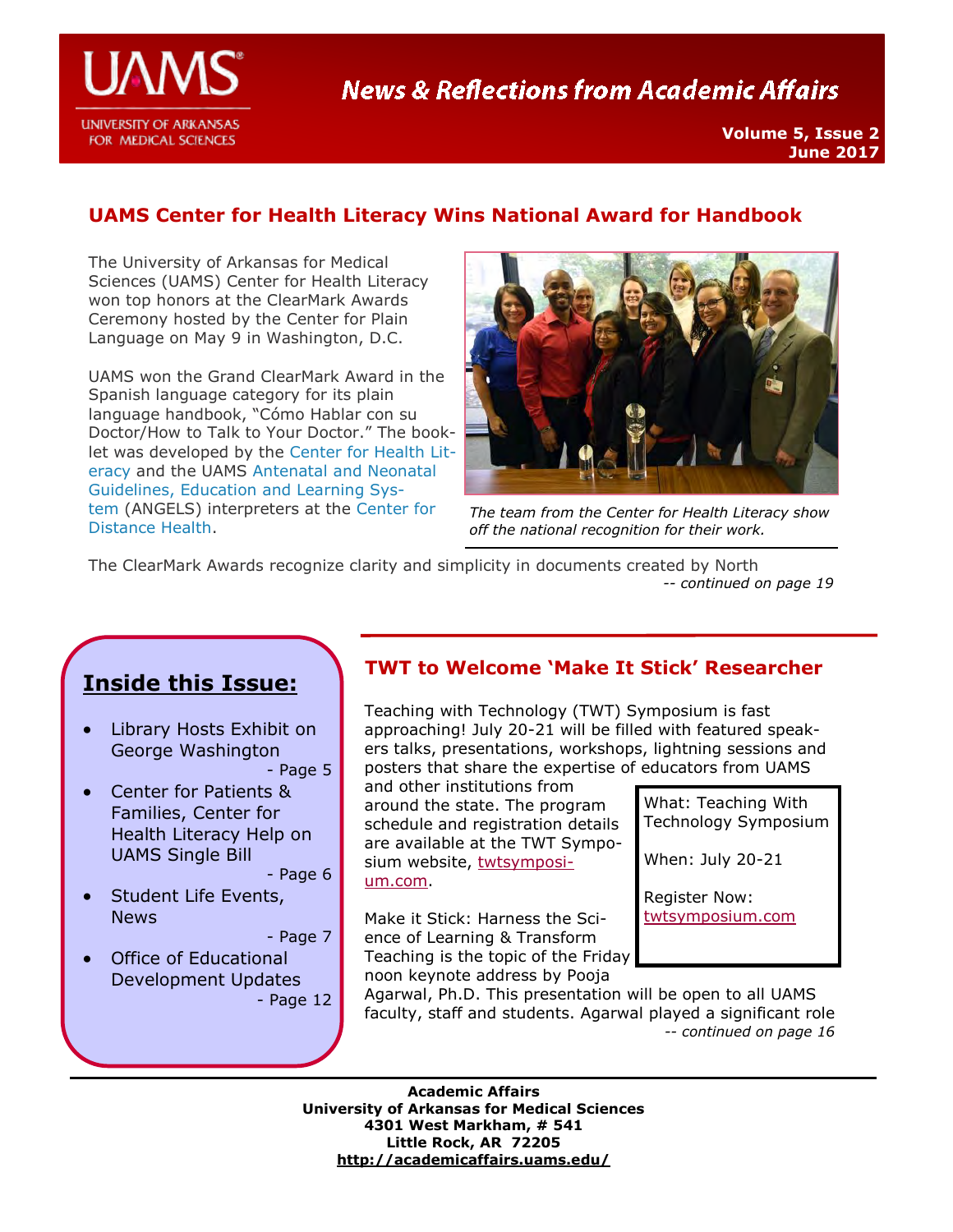# **Division Accolades**

**Stanley Ellis**, Ed.D. and **Kimberly Morris-Ross**, M.Ed., won this year's poster award at the Team-Based Learning Collaborative conference. The poster abstract was "Faculty Peer Review Program: Quality Assurance in a New Team-Based learning Curriculum."

**Lisa Ferris**, Ed.S, OED Instructional Designer, judged entries from Higher Ed institutions for the national SoftChalk Lesson Challenge contest. Entries included a range of subjects such as principles of toxicology, introduction to assessment, intro to electricity and DC currents, descriptive adjectives in Spanish, and the executive branch of U.S. government. Prior to the contest, she assisted in revising the judging criteria.

**Lea Mabry**, director of Continuing Education and **Barbie Brunner**, director of Patient- and Family-Centered Care, will co-present Patientand Family-Centered Care: Strategies for Culture Change at the 2018 Annual Alliance for Continuing Education in the Health Professions conference in January 2018.

**Richelle Thompson**, EdS, assistant director of the Office of Continuing Education will copresent with Sara Miller, M.S., director, QI Institute and CE Strategy and Content at Med-IQ, LLC, at the annual Quality and Innovation Summit (QIS) on Sept. 25-27. Their presentation is entitled, "Benchmarking Success in Type 2 Diabetes QI: A Lesson for the Future". UAMS Office of Continuing Education, the Regional Centers, and Med-IQ have partnered to implement a QI initiative, Tackling Type 2 Diabetes at the Community Level: A Focused QI Initiative to Overcome Local Challenges to Patient Health.

**Jasna Vuk**, Ph.D., associate professor in the Student Success Center, was a co-author on two posters at the annual meeting of the Southern Group of Educational Affairs (SGEA) in April 2017. The posters were Pre-orientation of freshman medical students: "Student-perceived value in a two- versus ten-day program" and "Visual mapping of medical student workload: Curriculum assignments and student time." **Vuk** also was a peer reviewer for the American Educational Research Association (AERA) 2017 conference program.

## **A Message from the Provost**

One of the many enjoyable aspects of serving as provost during commencement season is attending some of the pre-commencement events held by the colleges to recognize their graduates.

It is heartening for the future of health care in Arkansas to see these



*Dr. Stephanie Gardner* 

graduates ready to take their next steps forward in their profession and career. It is satisfying to stand alongside faculty colleagues and reflect on their dedication and time spent with these students teaching, guiding and mentoring them.

Then later, we gather for commencement before getting ready to welcome a new class to start their journey.

We are a campus community where the faculty and staff of our academic programs all serve as that "village" it takes to raise a health care professional.

In one of the recent Provost Book Club selections, "Better," author and surgeon Atul Gawande wrestled with the question of how those working in health care can do better in a job where failure can happen easily.

He identified diligence as an essential ingredient for success, along with doing right and ingenuity. Dr. Gawande wrote "...it is a monument to the perfection of performance showing what can be achieved by diligent attention to detail combined with great ambition."

I believe our collective diligence (and the ambition of our students) has helped produce better health care professionals ready to do great things. Thank you all for your continued dedication.

— Stephanie Gardner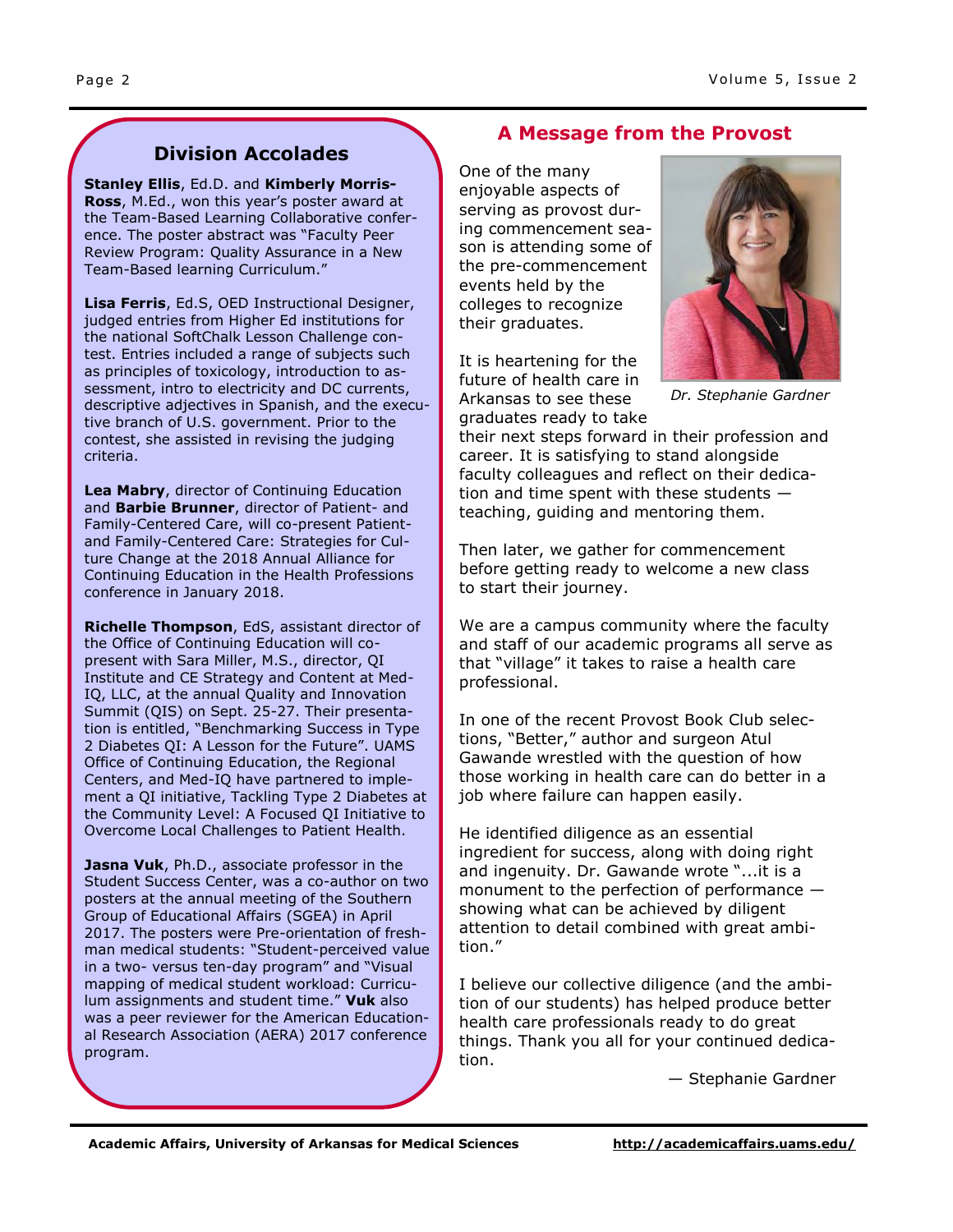### **News from the UAMS Library**

**- UAMS Library**

#### **Students Take a Break from End of Semester Exams**

The UAMS Library hosted several SPOT Teams (Special Pets Offering Therapy) during the month of April to give students a chance to relax and refocus during end of semester exams.

We call the SPOT Teams the STRESS BUSTERS. There were also three days of coffee, assorted tea, and healthy snacks for students staying late to study the week of April 24.





# **Free Interlibrary Loans Available to UAMS**

The UAMS Library now offers interlibrary loan and document delivery service without charge to faculty, staff, and students. Requests may be submitted though the ILLiad system at:

[http://library.uams.edu/library-services/interlibrary](http://library.uams.edu/library-services/interlibrary-loanedd/)[loanedd/.](http://library.uams.edu/library-services/interlibrary-loanedd/)

If copyright charges occur, the requestor will be responsible for fees over \$30, but will have the opportunity to approve those charges before the request is transmitted.



The interlibrary loan staff: Cindy Caton, Belinda Rogers, and Andrew Waldron are happy to help you with your requests.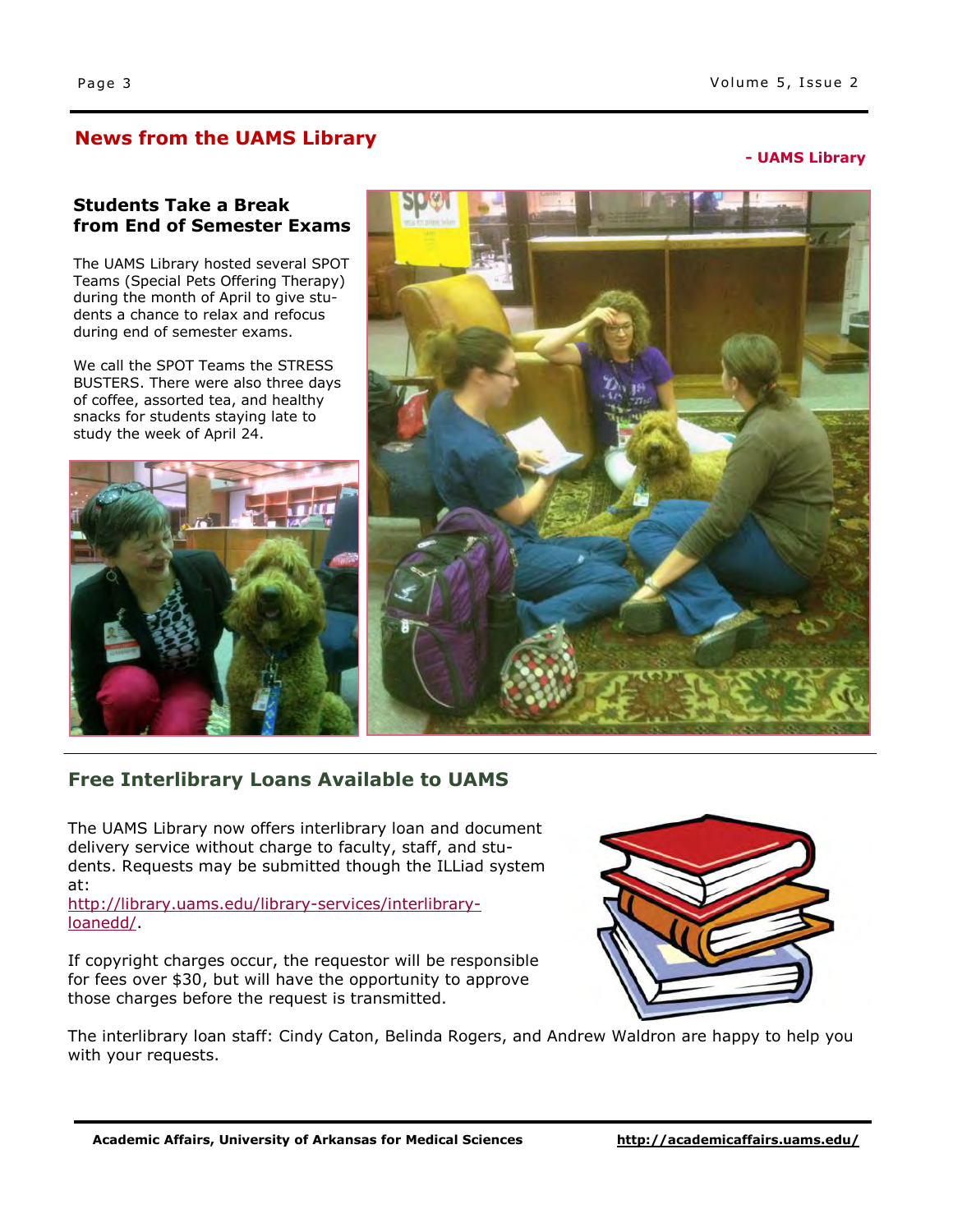# **Library — Education & Reference Services News**

**- UAMS Library**

#### **QxMD's Read App**

Do you want email alerts specific to a specialty or topic area you follow? Read by QxMD is a great app to have on your phone or tablet. Set up a free account and list your specific discipline. The list of specialties includes OB/GYN, urology and general surgery. Apps are available for iPhone, iPad and Android devices.

Per the Read website, just a few of the features of the Read App are:

- The ability to access PDFs with one tap plus underline, highlight and add notes to the full text
- The ability to read, browse, organize and review personal topic collections
- Searching of the database with outstanding topic reviews
- The ability to access UAMS Library subscriptions or full text through open access publishers

Edoxaban versus warfarin for the eatment of symp

*Read by QxMD offers access to articles for your iPhone, iPad or Android device.* 

So, give Read by QxMD a try to keep up with the latest information impacting your research and your clinical practice. If you have questions, please contact the Education & Reference Services de-partment in the Library at: [LibraryReferenceDesk@uams.edu o](mailto:LibraryReferenceDesk@uams.edu)r call 686-6734.

#### **Graphic Medicine Collection**

The UAMS Library recently announced a new, small collection in the burgeoning field of graphic medicine. Graphic Medicine is the medium by which information on health and medical topics are shared. Using illustrations and text, these graphic novels and memoirs combine to make difficult topics such as mental illness or metastatic cancer more accessible to the reader.

The items in the Library's growing collection are available for check out. A few of the titles are:

- *Graphic Medicine Manifesto* [Topic: Covers the principles of graphic medicine and includes examples of various GM works.]
- *Rosalie Lightning* by Tom Hart [Topic: Sudden Unexplained Death of a Child Nominated for the 2017 Eisner Award for Best Reality-Based Work]
- *Mom's Cancer* by Brian Fies [Topic: Metastatic Lung Cancer Winner of the 2005 Eisner Award for Best Digital Comic]

If you have a chance, come by the Library and view the titles. If you have questions regarding this medium or collection, please contact Alice Jaggers in the Education & Reference Services dept. at 686-8022 or email [AJaggers@uams.edu.](mailto:AJaggers@uams.edu)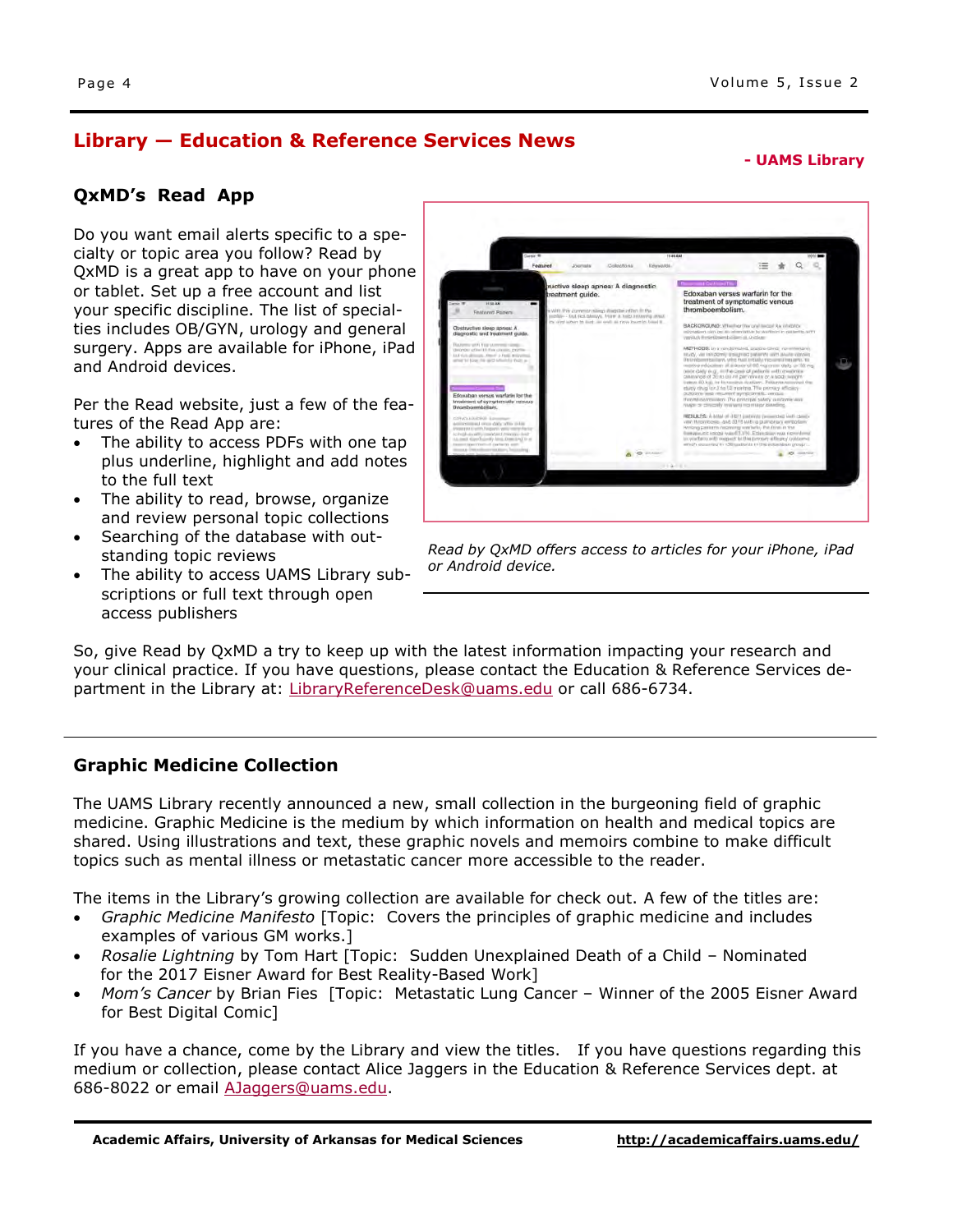#### **Library Hosts National Library of Medicine Exhibit on George Washington - UAMS Historical Research Center**

The UAMS Library Historical Research Center is hosting a traveling exhibit that explores the health and health practices of the nation's first president.

The National Library Exhibit "Every Necessary Care and Attention: George Washington and Medicine" will be on display in the UAMS Library through July 8.

The National Library's History of Medicine Division exhibit examines Washington's health and how he sought to safeguard the health and wellness of those under his care.

The exhibit also provides a fascinating look into the practice of medicine during the Colonial period, a time that saw the transition of the medical field from a traditional healing craft to a profession. The exhibit was developed and produced by the National Library of Medicine, National Institutes of Health, and George Washington's Mount Vernon Estate, Museum & Gardens.



*An illustration of Washington during his last illness* 

# **Henderson Joins HRC As Digital Initiatives Librarian**

CaLee Henderson recently joined the Library's Historical Research Center (HRC) team as the digital initiatives librarian.

She is responsible for digitization projects, ensuring the preservation of digital material, public outreach through social media and further developing the oral history program. Under her leadership more of the center's documentation on the history of medicine and the health professions at UAMS and in Arkansas will be more easily accessible digitally.

Henderson previously worked as a project archivist at the Butler Center for Arkansas Studies, the history and genealogy department of the Central Arkansas Library System. There, she was responsible for the digitization of materials related to the Bill Clinton State Government Project. She continues as researcher and oral historian for the Association of Community Organizations for Reform Now (ACORN) oral history project funded by the Fred Darragh Foundation. She received a bachelor of arts in history and political science from Arkansas Tech University and a mas-



*CaLee Henderson* 

ter of arts in public history from the University of Arkansas at Little Rock. Her personal research interests include women's history and the suffrage movement.

"I am excited to be a part of an archive that holds such a broad range of Arkansas medical history material. The archival material here is so unique and brings an interesting new dimension to the history of Arkansas," said Henderson, whose office is in the HRC on the 5th floor of the library. She can be contacted at (501) 686-7737, or [cmhenderson@uams.edu.](mailto:cmhenderson@uams.edu)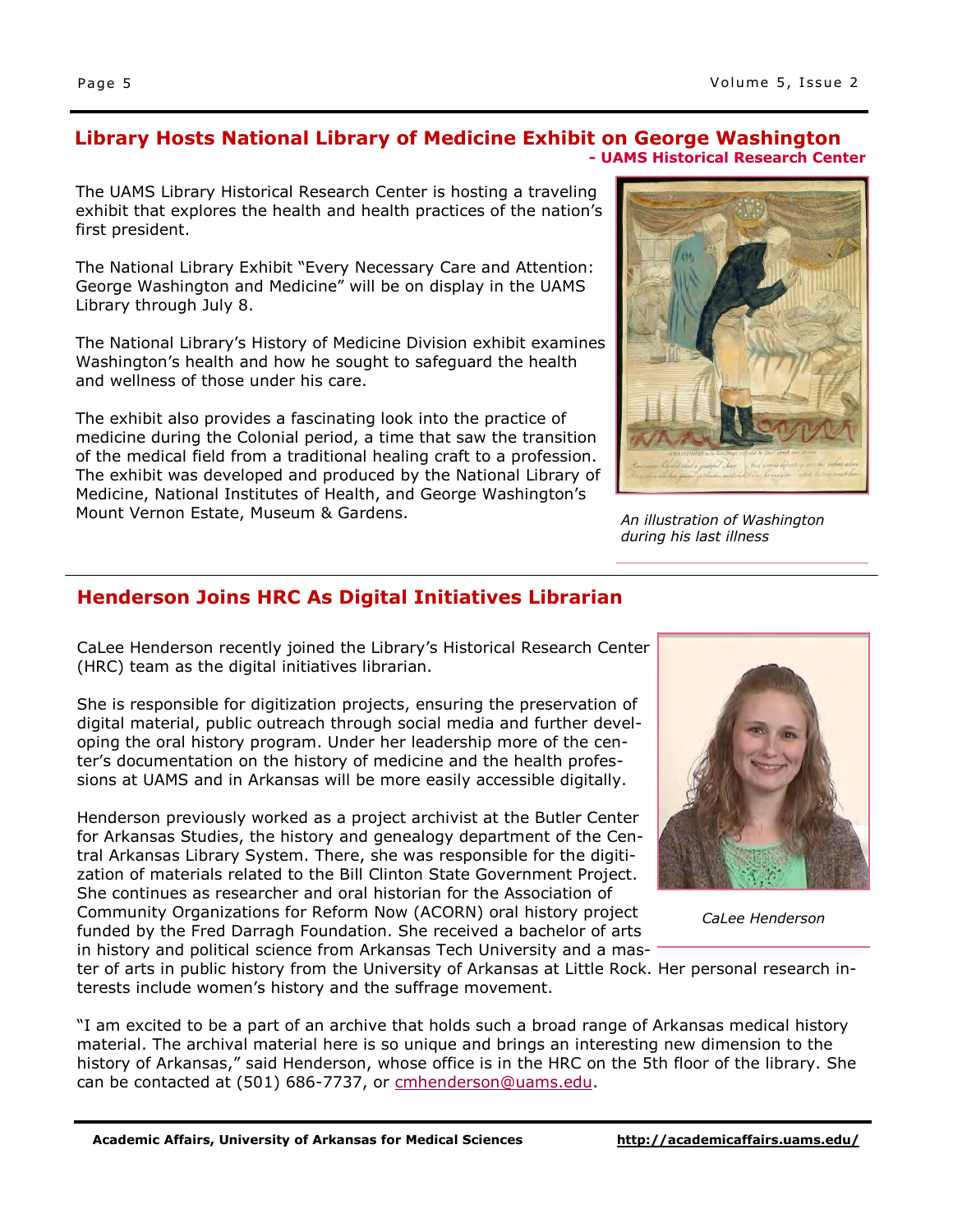# **A Triple Aim — A Single Bill**

#### **- Center for Patients and Families**

Multiple departments across UAMS worked for several years, assembling pieces to a complicated puzzle now coming together in ways that benefit patients, families and the institution: a single billing statement for patients.

[Starting Jan. 2,](http://inside.uams.edu/blog/2016/12/patients-to-receive-single-bill-for-hospital-physician-services/) UAMS patients began receiving one bill with combined charges for hospital and physician fees. Previously there were separate bills: one for hospital charges, one from the physician group practice.

### **"A single bill has been talked about and wanted for a long time."**

— Sherry Nirenberg, director of Hospital Billing Services Such a project wasn't possible when different medical records systems were used for inpatient and outpatient services or when governance of clinical services was divided between the hospital and the physicians. Then, in 2014, UAMS converted to the Epic electronic medical records system for all clinical care. In 2015, clinical programs began transitioning to an integrated clinical enterprise structure organized across departments and along condition- or activity-focused service lines under unified governance. Those actions laid the groundwork to move toward a simplified, single bill.

"A single bill has been talked about and wanted for a long time," said Sherry Nirenberg, director of Hospital Billing Services in the Integrated Clinical Enterprise (ICE) Financial Core. "We had worked to simplify and improve billing statements over several years but there were still two separate statements. When the move to Epic began, we realized we were finally coming to a time where we could really work toward a single bill."

It was not just that there were separate bills for hospital and physician services, there were two billing offices and even separate customer service departments, said Paula White, integrated revenue cycle officer for ICE. "If a patient was not able to pay a bill in a timely manner or had a question about a bill, there were possibly two different agencies that the patient would need to deal with  $-$  it could be very confusing," she said.

Some of those confused patients were also UAMS employees — including some serving on the Employees as Patients Advisory Council organized through the Patient and Family Centered Care Department at UAMS. The 13 advisory councils across UAMS include patients, family members and caregivers who come together to problems solve and offer feedback from the patient/caregiver perspective.

"Questions about billing had been a regular topic of discussion

during council meetings," said Barbie Brunner, M.Ed., director of patient- and family-centered care in the UAMS Center for Patients and Families. "The patient advisory councils started interacting with the revenue group after some billing questions from the advisors."

Those interactions included offering feedback for the single bill project. "We routinely ask our patient advisors what challenges they face with care issues at UAMS and what goes well or what could be better — then we find campus partners to work through any issues. With the billing questions, our patient advisors were able to offer some input that helped the project along for the benefit of all *-- continued on page 20* 

### **"Questions about billing had been a regular topic of discussion during council meetings."**

— Barbie Brunner, UAMS Center for Patients and Families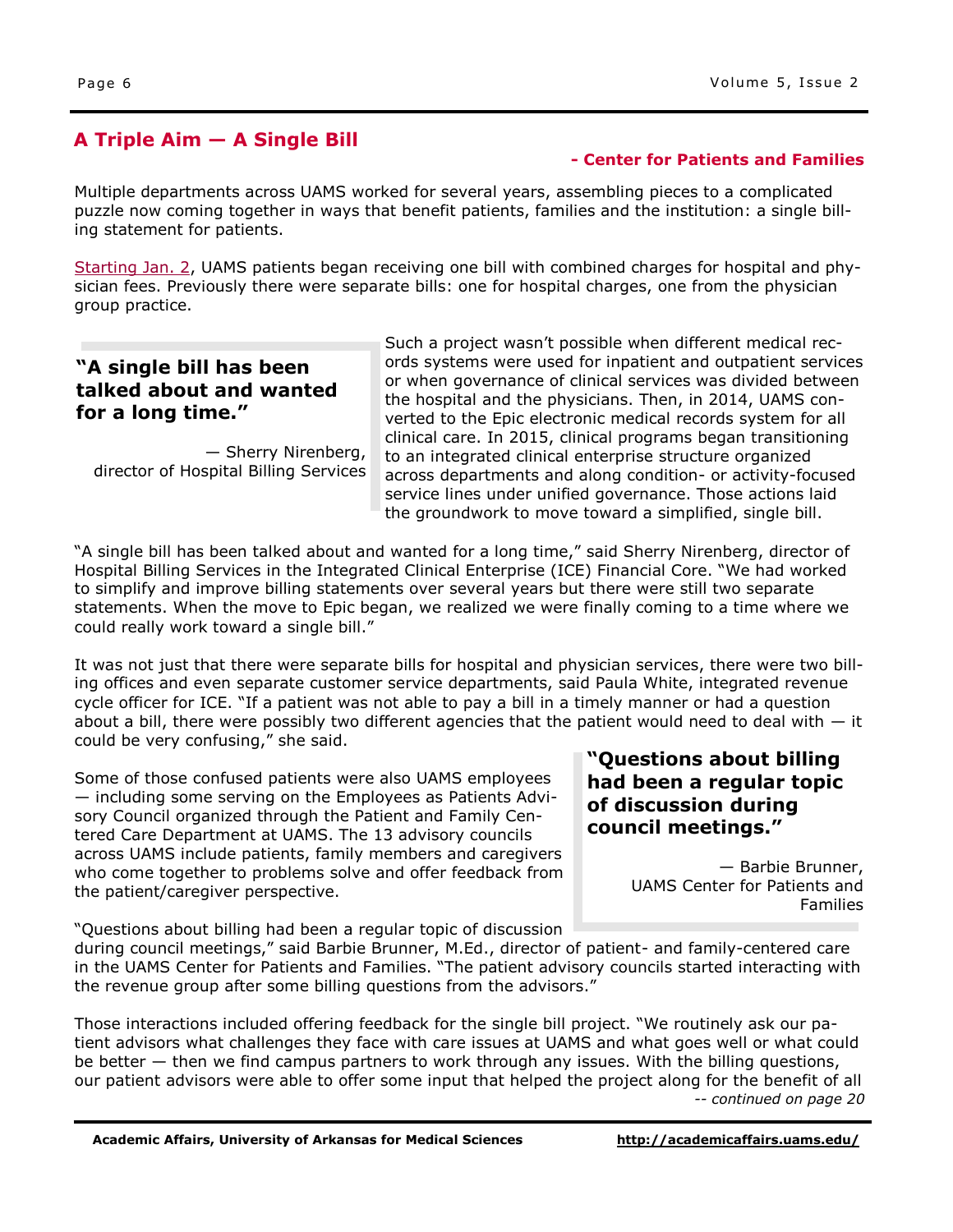# **Campus Life and Student Support Services**

#### **- Office of the Provost - Student Services**

#### **Associated Student Government**



*Students line up for pizza before finding out about the institution's HLC accreditation.*

The Associated Student Government (ASG) hosted an April 14 lunch for 142 students in the Student Center in preparation for the Higher Learning Commission (HLC) site visit and to promote student-focused topics.

The HLC is one of six regional institutional accreditors in the United States for institutions of higher education. The HLC accredits degree-granting post-secondary educational institutions in the North Central region. The HLC also reports to institutions on institutional strengths and opportunities for improvement identified through its review process. During these sessions, site

visitors from peer universities conduct a series of meetings with UAMS faculty, staff, students and administrators. Students were invited to participate in a students-only session on April 17.

When the ASG reconvenes in September, we will start accepting student volunteers for the 2017-18 HLC Committee. Students interested in serving on this committee may contact Nakia Dedner at [dednernakiaa@uams.edu.](mailto:dednernakiaa@uams.edu)

### **New ASG Officers 2017-2018**

Associated Student Government elections for the Academic Year 2018 were held in March.

The new ASG leadership team for 2017-18 is Jade Anuszek, secretary, (College of Public Health); John Patterson, vice president (College of Medicine); and Salil Joshi, president (College of Public Health). The position of Treasurer will post again in the fall semester until filled.

As the 2016-17 academic year ends, we would like to thank outgoing: Aaron Owen, president; Maroof Zafar, vice president; Salil Joshi, secretary; and Jonathan McDougal, treasurer, for an outstanding year.

We wish them all the best in their future endeavors. ASG serves as a pillar for all organizations at UAMS. For more information about becoming involved in ASG, meeting times and events please visit [http://](http://studentlife.uams.edu) [studentlife.uams.edu.](http://studentlife.uams.edu)



*ASG Officers for 2017-2018 are (from left): Jade Anuszek, secretary (COPH); John Patterson, vice president (COM); and Salil Joshi, president (COPH).*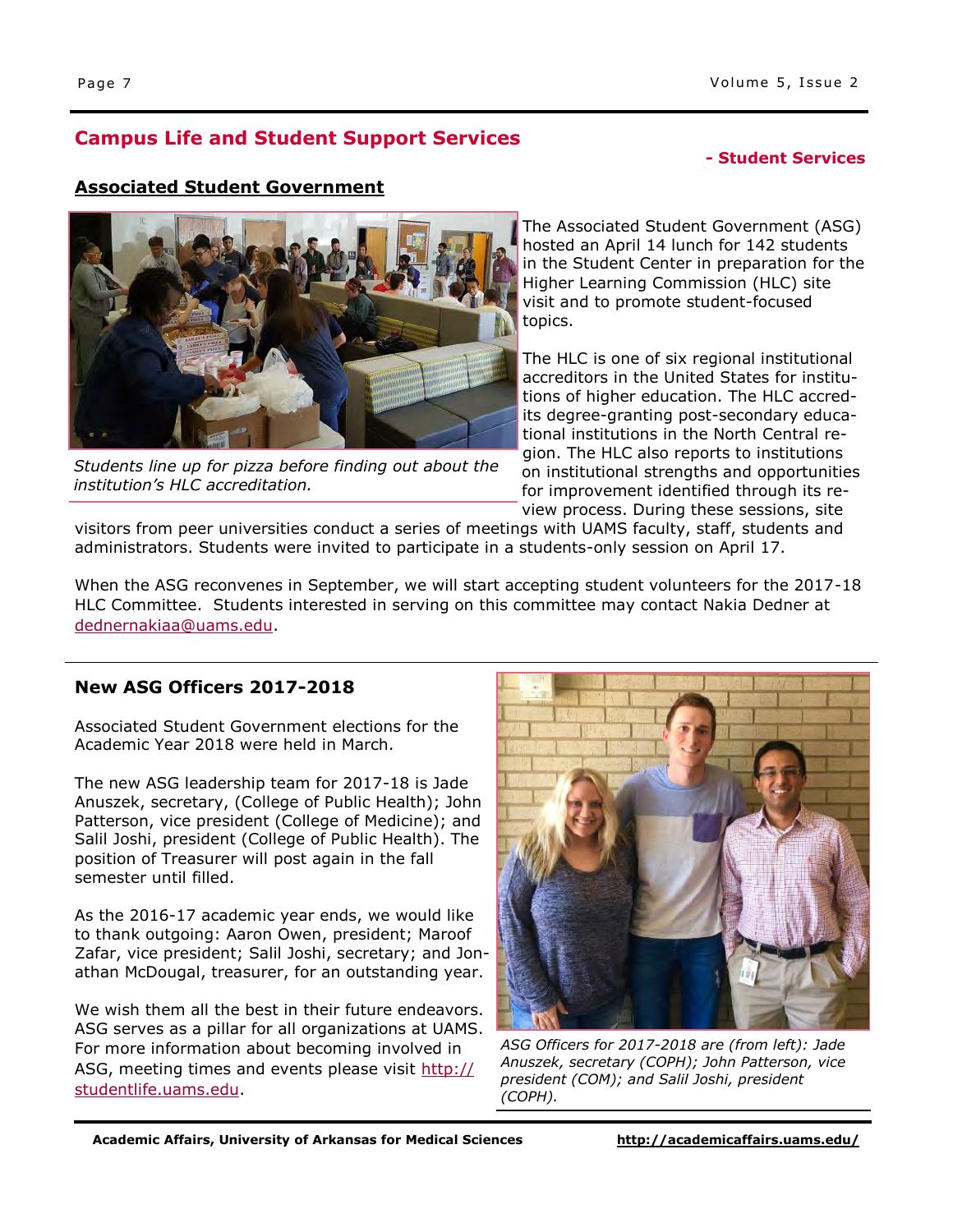# **Campus Life and Student Support Services**

### **- Office of Interprofessional Education - Student Services**

#### **Events and Activities**

#### **Trivia Night at Next Level**

Students quickly became competitive and intense during the recent Next Level Trivia Night event.

Participants devised their teams strategically, as last year's winning team brought the same players in hopes of being the undefeated champions. The ambience was relaxing and the attitudes were cheerful and of course the food was delicious.



*The winning trivia team, the "Fabulous Five," was an interprofessional group of College of Medicine and College of Pharmacy students.* 



### **Bowling Night**

Professor Bowl was the right kind of "instructor" for our students on one Friday night. The event was a much-needed break from hectic and rigorous spring schedules. All 12 lanes were full of competitive students. There were lots of laughter, sporadic strikes, some spares, and even a few dreaded gutter balls; but most importantly, students enjoyed making memories with their peers. Along with exciting bowling fun, students enthusiastically enjoyed the delicious fish, chicken, pizza and cheese dip served during the games.

#### **Intramural Softball**

This softball season we've seen home runs, grand slams, second-base slides, and even a few strike outs. Sunday afternoons were spent gathering with family, friends, and four-legged children to watch students compete for the win. Everyone welcomes the fresh air and an opportunity to destress from the demands of studying.

This year's champions, the **B-Leaguers**, (pictured at right) knocked it out of the ballpark with a 9-2 victory.



**Academic Affairs, University of Arkansas for Medical Sciences <http://academicaffairs.uams.edu/>**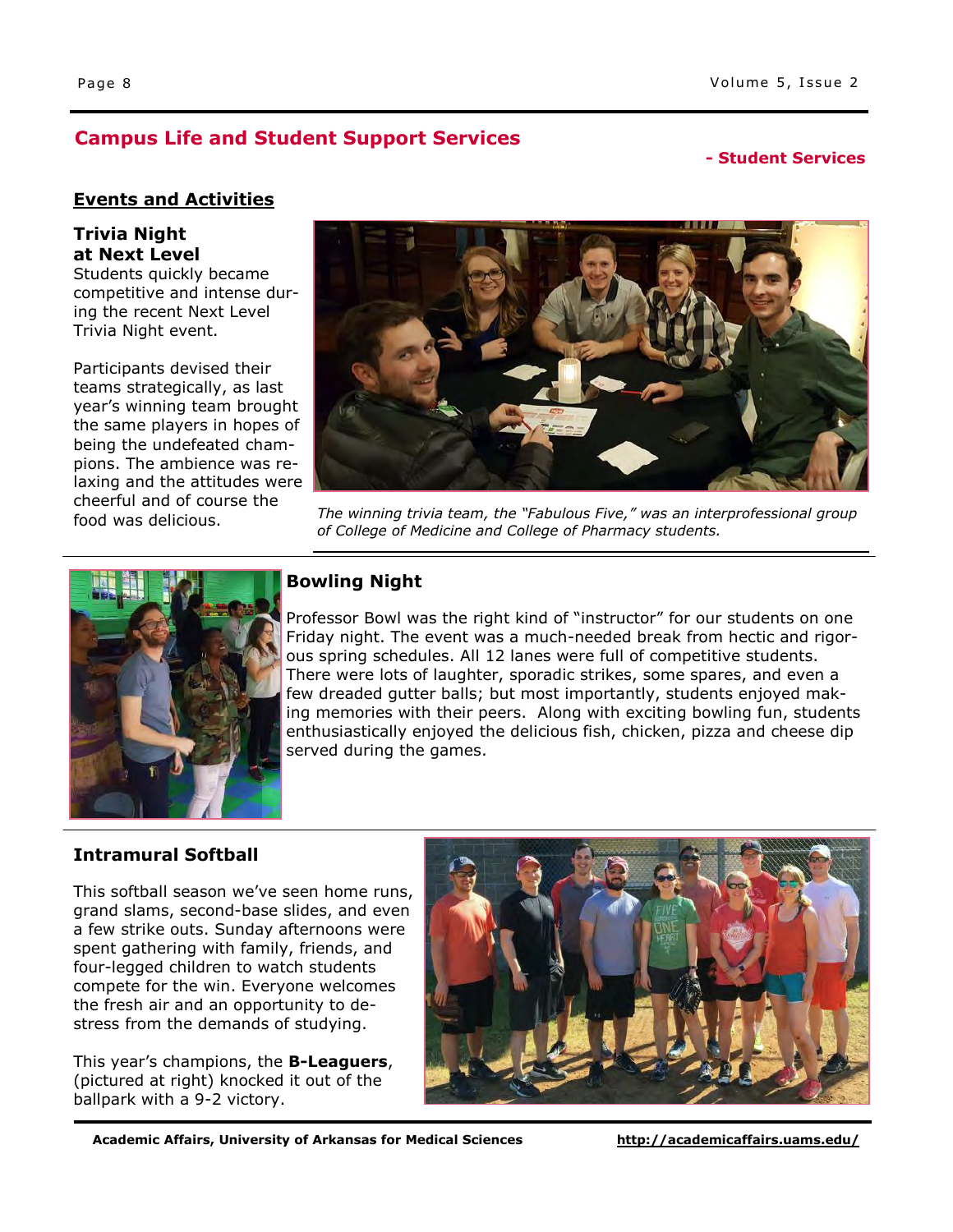# **Campus Life and Student Support Services Campus Life and Student Support Services Campus 2006**

#### **- Student Services**

#### **Spring Gala**

"Viva la Vida/Live the Life" was the theme for the 2017 Spring Gala. The big event was held on Cinco de Mayo (May 5) at the Chenal Country Club in Little Rock.

Students arrived in their finest attire to celebrate the end of a successful year at UAMS.

The venue was creatively and colorfully decorated with a sombrero ice sculpture, a massive festive flower backdrop which adorned a ballroom wall, and a Mariachi band that played while students danced the Macarena.

Students also engaged in interactive activities such as a virtual reality experience, a lifesize "Operation" game and a tap attack game. Throughout the night laughter filled the air and dancing filled the ballroom.

In addition, ASG officers and representatives collected canned goods at the event.

We are proud of our students for their commitment and efforts to stock the 12<sup>th</sup> Street Health & Wellness Center's food pantry with low-sodium food items.



*UAMS students fill Chenal Country Club (top) for dancing (below), games (bottom) and fun at the 2017 Spring Gala on May 5.* 





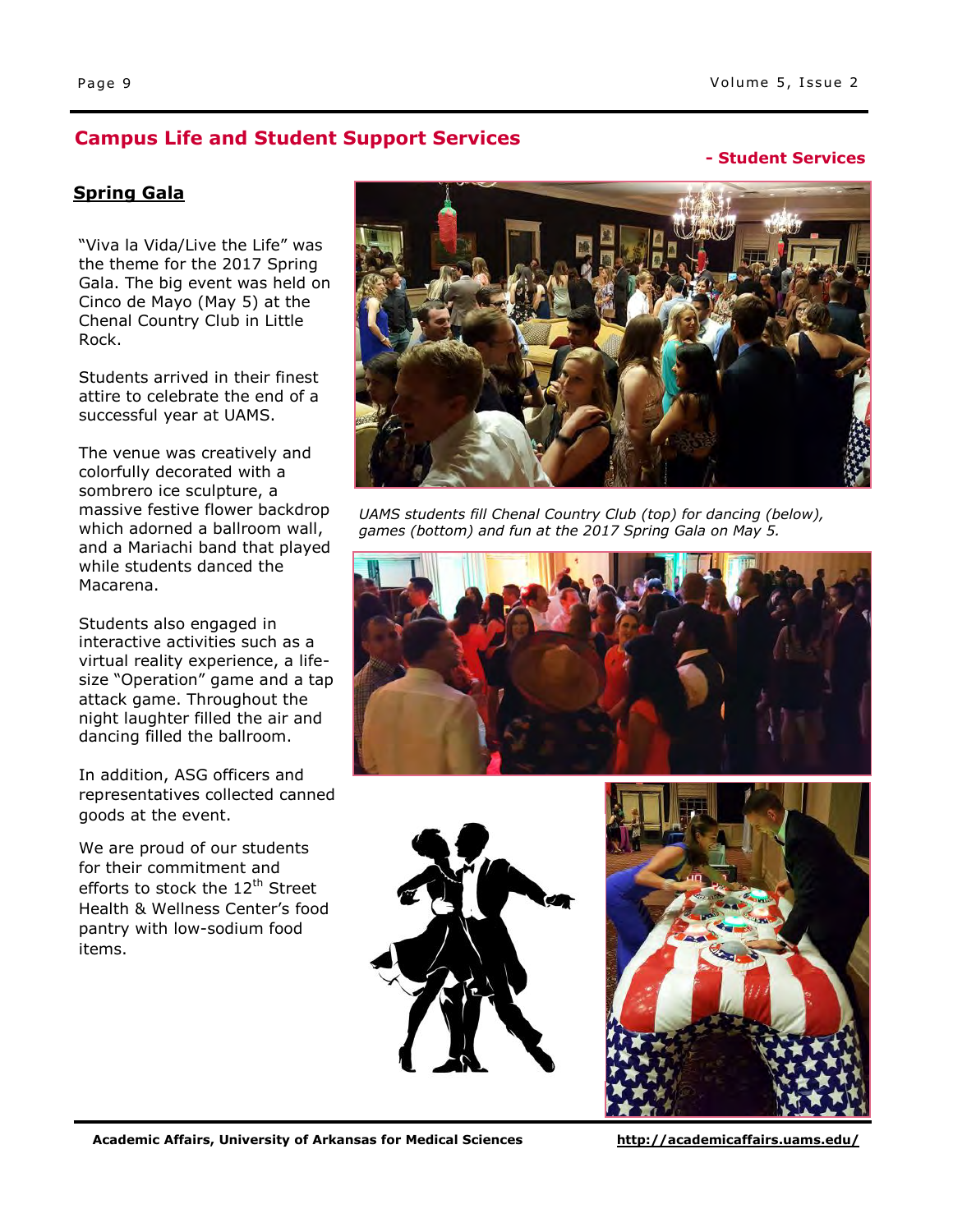# **Standardized Patient Profile: Juan and Hilda Rosales**

# **- Center for Children and Families - Simulation Education**

**Names:** Juan and Hilda Rosales

**How long you have been an Standardized Patient (SP):** Juan  $-$  4 years; Hilda  $-$  8 years

#### **Tell us about your career/life other than the SP work that you do.**

Juan — Retired from federal and military service. Served 38 years with Army Reserve and worked as a federal employee with the Department of Defense for 41 years. Retired in 2013.

Hilda — Semi-retired in 2013 and now works part time as a medical interpreter. Prior to retirement worked for many years with Navigator Telecommunications as a bilingual account manager.

#### **What is your favorite thing about being an SP?**

We both like meeting new people and enjoy the camaraderie between the SPs. We enjoy meeting the medi-

cal students and being a small part of their education. The feedback sessions are one of our favorite things because we get to interact with the student and give them feedback on their performance. Especially gratifying is when a student says, "I really appreciate that feedback and I am going to remember that next time."

#### **What is your least favorite thing about being an SP?**

We feel the least favorite thing, while we understand why it is required, is being observed and recorded. It feels "like all eyes are on us."

#### **What is your biggest reward about being an SP?**

We believe our biggest reward is knowing that we have contributed to the process of educating students on their way to becoming medical professionals.

#### **What have you learned about being a patient because of the work you do?**

We have learned, by following a specific script, how important it is to provide as much information to the doctor without going off on tangents, so they can provide the best treatment available.

#### **Memorable Experience as an SP:**

Hilda — My first time doing the interpreter case, I had a Spanish-speaking medical student. He had the hardest time speaking English to me since he was a native Spanish speaker and he knew I spoke Spanish. We started over a couple of times. We could not keep from laughing when we started over. But once we got the giggles under control we were able to get through the case the way it was designed.

*Find out more about the Centers for Simulation Education at [medicalsim.uams.edu.](http://medicalsim.uams.edu/) For more background on standardized patients — including how to become one — visit [medicalsim.uams.edu/](http://medicalsim.uams.edu/standardized-patients-2/) [standardized-patients-2.](http://medicalsim.uams.edu/standardized-patients-2/)* 



*Juan and Hilda Rosales*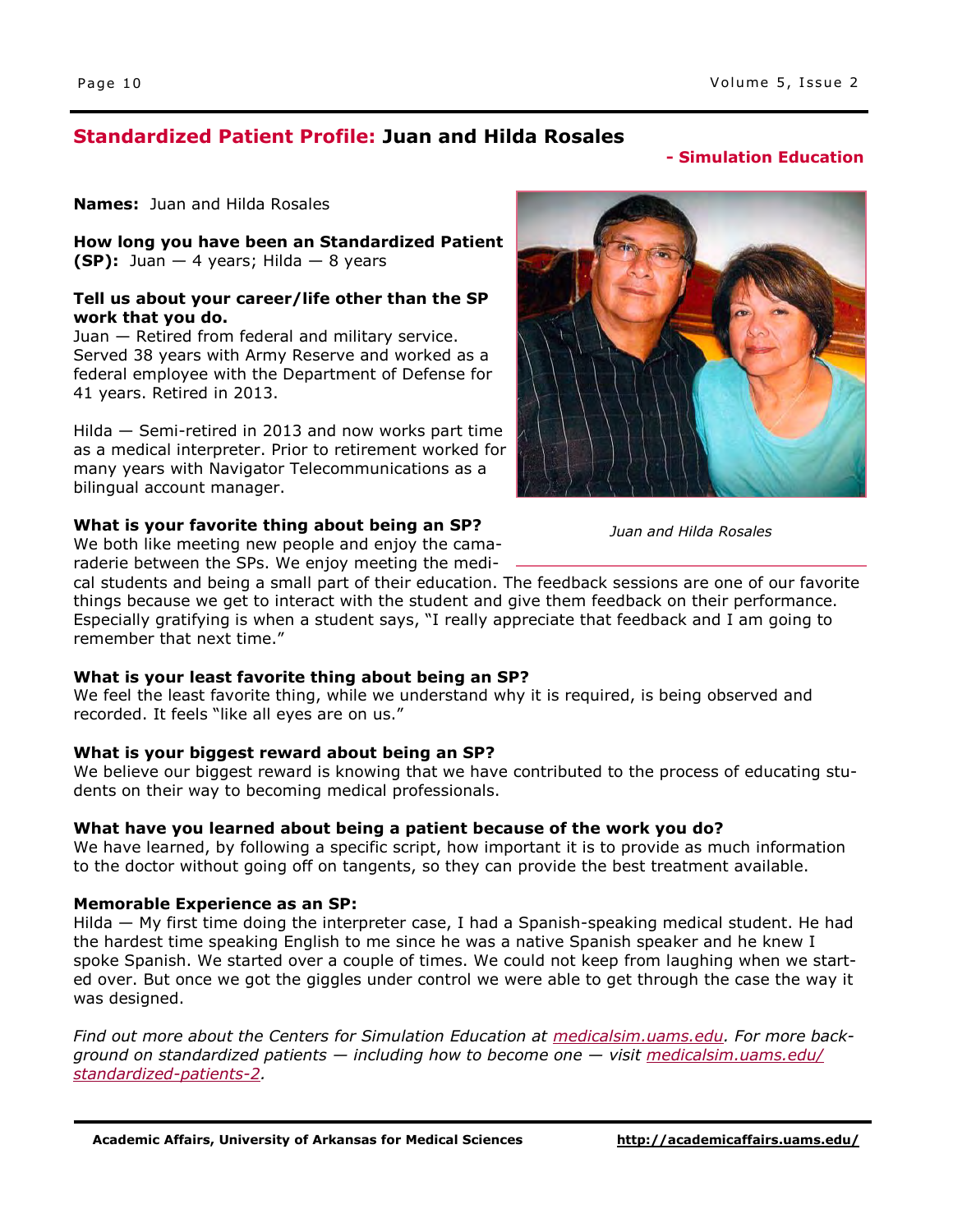#### **Learning at the Arkansas Student Success Symposium**

#### **- UAMS Student Success Center**

UAMS students are some of the best and the brightest. They have chosen to come to UAMS because they want to receive the highest quality health care education, and have met the rigorous qualifications for admittance. It is a privilege to work with and support them. The staff at the UAMS Student [Success Center](http://studentsuccess.uams.edu/) wants all of our students to achieve academic and professional success, so we work hard to provide them with what they need to fulfill their potential.

We at the Student Success Center do this because we believe:

- All UAMS students can succeed.
- The brightest and most promising students can struggle academically at any point for any number of reasons.
- Even the best students can learn new and better strategies to maximize their success.

Learning specialists in the Student Success Center offer academic coaching to all UAMS students. We tailor learning strategies, study and test-taking tips and other services to provide students with what they need to help them fulfill their potential and reach their goals.

#### **Learning from Student Success Professionals**

Faculty and staff from colleges and universities across the state recently attended the Arkansas Student Success Symposium at the University of Central Arkansas to share experi-

ences and learn from presenters from across the growing student success community. Student Success Center Learning Specialists Marybeth Norcross and Ashley Phillips attended realizing that although we all work in different roles, we all share a single purpose: to help students succeed. Presentation topics ranged from peer mentoring and retention programs to metacognition and learning strategies.

One speaker was John Dunlosky, Ph.D., from Kent State University whose research focuses on metacognition and effective learning strategies. His presentation focused on the difference between what students *think* is effective and what *actually makes a difference* in learning. Marybeth and Ashley were excited to bring back effective methods and strategies, including self-testing and distributed practice, to show students how to make the most of their study time.

#### **Matching Strategies to Students**

Often, students delay studying until an exam is scheduled. Then, they will drop all their other classwork to try to reread and review weeks' worth of material. Many students *think* that a long, focused study session (cramming) right before a test is effective for learning the material, when it's actually *ineffective*. Using Dunlosky's strategies, Marybeth and Ashley started to work with students to teach them how to stay on top of the material, distribute their studying over a longer period of time, and work in shorter, more frequent sessions.

Dunlosky's research also demonstrated that, while students *favored* rereading and highlighting, these methods are among the *least effective* study strategies. Marybeth and Ashley started to teach students to create condensed notes in a format that facilitates self-testing. This helps them better remember information. It also helps students focus their time by separating the content they need to learn from what they already know. Students said they felt more confident and their exam scores were higher when they used self-testing and distributed practice techniques.

**Find the Student Success Center online at: [studentsuccess.uams.edu](http://studentsuccess.uams.edu/)**

**Look for:** 

- **Academic Coaching**
- **Writing Center**
- **Technology Support**
- **Test-Taking Resources**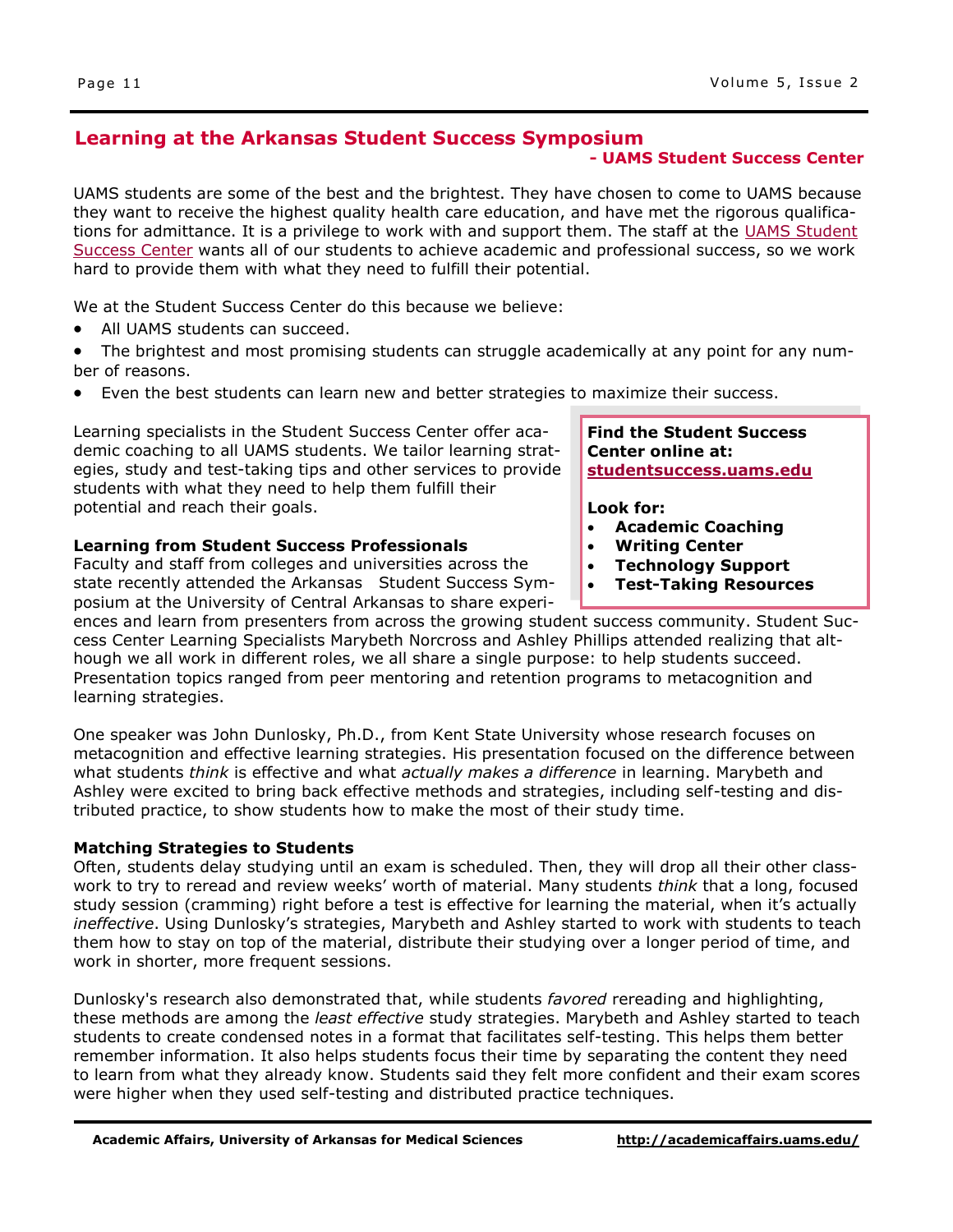# **OED Updates**

# **- Office of Educational Development**

#### **eLearning News**

#### **eLearning Analytics: UAMS Blackboard Data Visualization**

The Office of Educational Development (OED) eLearning Team is looking for the best way to provide services to the UAMS campus with minimal disruption. The team is using Google Analytics to drive changes for the eLearning team's marketing vision.

Knowing the access times of our users allows us to strategically plan and apply upgrades and patches to Blackboard. With browsers and operating systems changing rapidly, the Blackboard team stays knowledgeable in troubleshooting user problems. Overall Google Analytics

gives us a tool that allows us to see how our Blackboard system is being utilized. It allows eLearning to plan for, support and improve our Blackboard System.

Google Analytics shows the percentage of sessions per operating systems from Windows, Macintosh, IOS (operating system on mobile devices manufactured by Apple, Inc.) and Android devices. It also shows the percentage of sessions per browsers used from Chrome, Safari, Firefox, Internet Explorer, Edge and Safari.

By analyzing a snapshot in time, from Jan. 1-Dec. 31, 2016, Google Analytics showed that the most tests were started on Thursday, followed by Monday and Friday; Tuesday and Wednesday lower; Saturday and Sunday the lowest.

UAMS Collaborate usage for session attendance and Collaborate rooms created by month paralleled expectations of being highest in spring and fall, and decline at the end of the year. Blackboard course pages viewed daily average 2,301,635 during the week and 1,183,810 on weekends. This detailed information will help the eLearning team plan the time for upgrades with the least amount of disruption to the classes.

#### **Enterprise Surveys**

The eLearning team partnered with the College of Nursing to pilot an evaluation survey tool in Blackboard. Enterprise Survey and course evaluations are possible within Blackboard Learn making it easy to send surveys to courses, departments, institutions or the public. Survey reports can display aggregate results, analyzing data across courses and departments. Survey reports also display longitudinal results, analyzing data across time periods such as terms or years.

Question types available in Enterprise Surveys include Likert scale, matrix, multiple choice, either/or, and open entry questions. Instructions, section

breaks, and page breaks, as well as branding the survey with a customized header and footer, may be added. Surveys default to collecting data anonymously. Notifications may be set up to remind participants by email to respond.

After the pilot test, eLearning will be available to demonstrate the process and help departments/ programs set up a tailored survey account in Blackboard. For additional information, please email [BlackboardHelp@uams.edu](mailto:BlackboardHelp@uams.edu) 

#### Page 12 **Volume 5, Issue 2**

**Google Analytics** 



**Blackboard** 

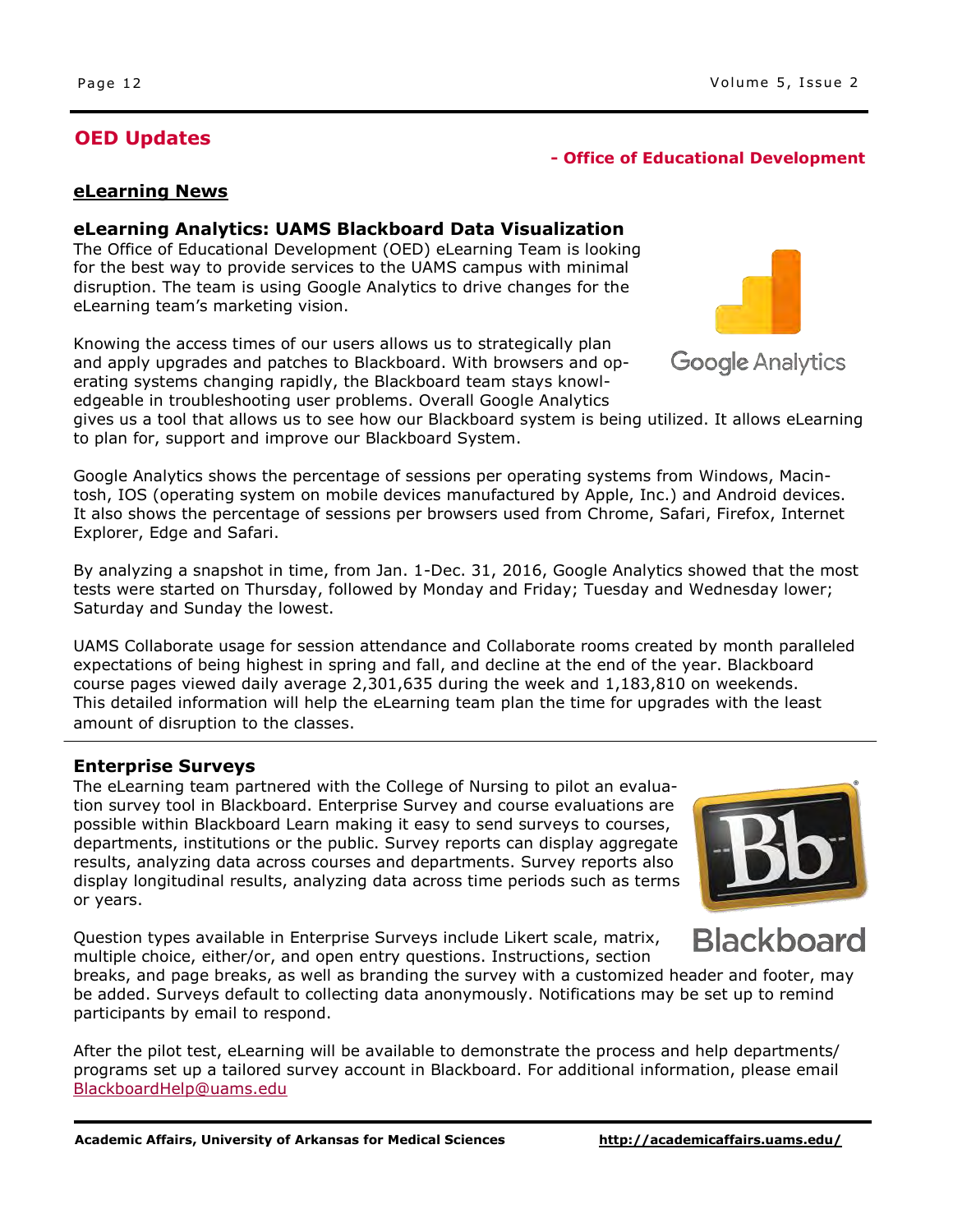# **OED Updates**

#### **- Office of Educational Development**

#### **eLearning News continued**

**Blackboard procedures** changed a year ago with the integration of GUS, the student information system. In the 2016-17 academic year, there were 2,796 Blackboard course shells and 160 Blackboard Community shells supported by the OED eLearning team. Teaching the new "copy course" procedure has resulted in contact with over 250 faculty and staff.

In addition the eLearning team works daily with faculty and staff using the Blackboard tools:

|                                                                                        | <b>Fall 2016</b> | Spring 2017 |
|----------------------------------------------------------------------------------------|------------------|-------------|
| Brown Bag training sessions offered                                                    | 33               | 37          |
| Blackboard tests/quizzes administered                                                  | 26,530           | 30,121      |
| Blackboard Collaborate recordings                                                      | 905              | 1,254       |
| Respondus Monitor student sessions<br>(Blackboard online test proctoring ser-<br>vice) | 1,612            | 1,198       |

The trainings for Summer 2017 will be listed on the home page of Blackboard.

The topics include:

- How to Copy Course Materials for Fall
- Blackboard Gradebook: Smart Views and Retention Center; Assessments & Assignments
- Test Analysis in Blackboard and EAC Outcomes; Enterprise Surveys
- Rubrics: How to make Grading Easy
- Communication & Inter-activity; Bb Student (mobile)
- Collaborate: Classic and Ultra
- Goals & Alignments in Blackboard and File Management/Archiving Tasks

eLearning also will schedule groups or one-on-one training on demand. Please email Martha Carle at [CarleMarthaH@uams.edu f](mailto:CarleMarthaH@uams.edu)or training or questions.

#### **Update on the Blackboard Analytics package**:

UAMS Information Technology (IT) and Academic Computing have been setting up the connectivity of Blackboard Learn to GUS.

Once the data connection is made, Blackboard consultants will meet with the pilot groups (Interprofessional Education, College of Pharmacy, College of Health Professions) to demonstrate and train the administrators. Blackboard Analytics gathers educational research and performance accountability within the learning management system.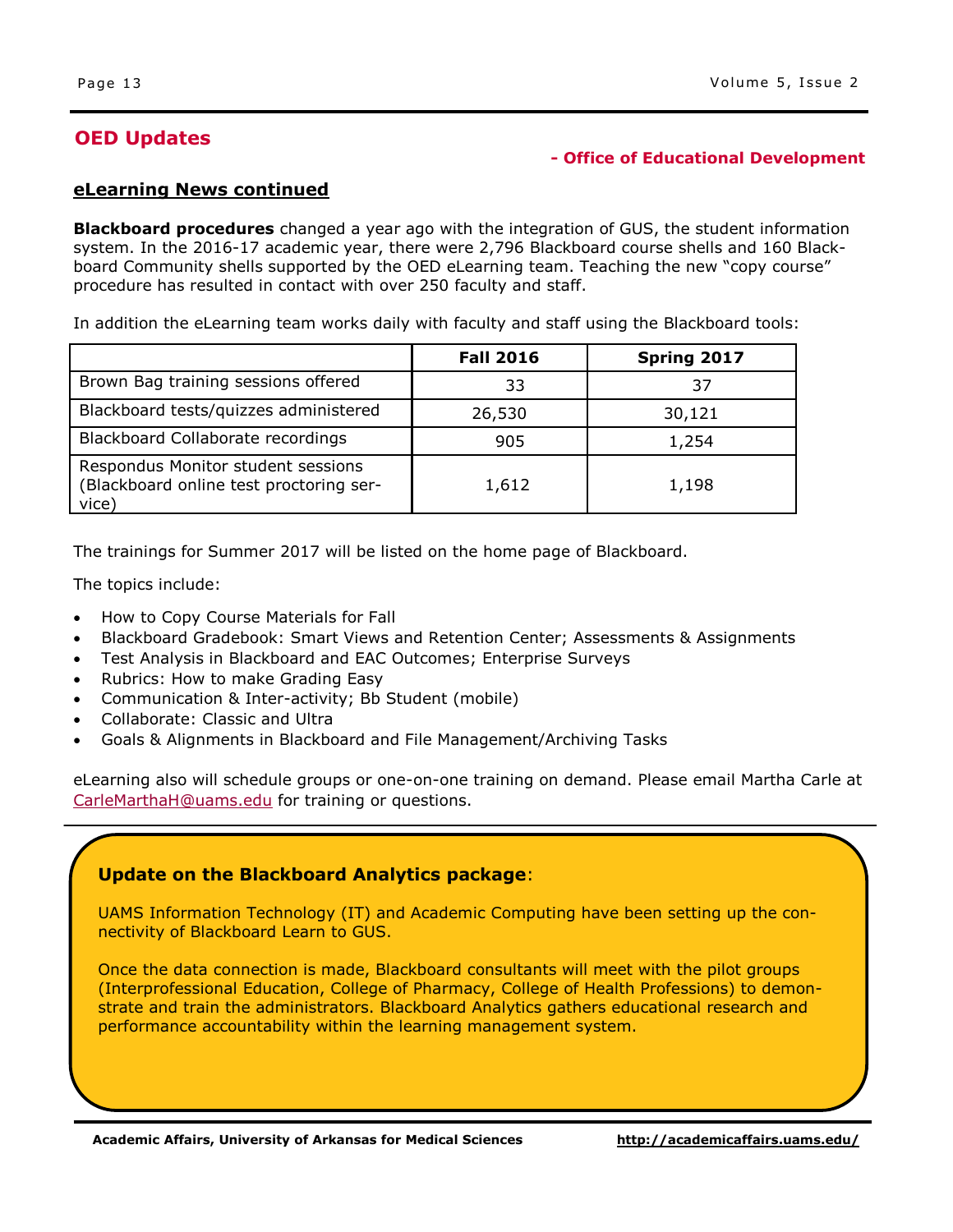# **Means Joins Student Services as Title IX/ADA Coordinator - Division of Student Services OED Updates**

#### **- Office of Educational Development**

#### **OED Instructional Design News**

#### **OED Instructional Designers Provide Diverse Faculty Services this Spring**

This past spring, Office of Educational Development (OED) instructional designers Lisa Ferris, Ed.S, and Bonnie Kenney, M.Ed, provided extensive support for faculty in course development.

Projects included:

- Partnering with Mary Ellen Nevins, Ed.D, Department of Audiology and Speech Pathology, to deliver a redesigned traditional classroom course, "**Intro to Auditory-Based Intervention: Listening for Language Learning and Literacy**" that blended classroom with online learning.
- Partnering with Tremaine Williams, education coordinator for academic programs in the Department of Biomedical Informatics, to **review syllabi for new Biomedical Informatics programs** to begin in fall 2017.
- Delivering the self-paced, online course, "**Presentation Essentials: Making It Awesome for Your Audience**" launched in Blackboard. The four modules that take less than two hours to complete are appropriate for any faculty, student or employee wanting to learn more about making effective presentations. Grazyna Nowak, Ph.D., College of Pharmacy, was the first user to complete the course and won the book, "Designing Science Presentations," by Matt Carter. To enroll: [http://educationaldevelopment.uams.edu/instructional-design/presentation-essentials](http://educationaldevelopment.uams.edu/instructional-design/presentation-essentials-online-course/)[online-course/](http://educationaldevelopment.uams.edu/instructional-design/presentation-essentials-online-course/)
- With the Department of Dental Hygiene, readying the CE and degree course, "**Local Anesthesia**  for the Dental Hygienist" for its May 22-25 session. The course blends classroom lectures, clinical lab, and online, interactive modules. OED also is assisting Dental Hygiene with moving the one credit hour course "**Embryology and Histology**" online for fall 2017.
- Assisting the Family Medicine Clerkship program in updating the module on "**Preventive Care for the Family Physician**."

Faculty and support staff are encouraged to request OED instructional design assistance. Learn more at [http://educationaldevelopment.uams.edu/instructional-design/.](http://educationaldevelopment.uams.edu/instructional-design/) 

#### **Educators Academy News**

#### **SAVE THE DATES: Educators Academy Teaching Workshops**

The Educators Academy's fall series of Teaching Workshops will be held on Mondays, 4:30–6:00 p.m., from Sept. 11-Nov. 13. Location to be determined.

Topics include: **active learning strategies**, **writing multiple choice questions**, **communication in the classroom and clinic**.

Details will be available soon on the OED Educators Academy website: [http://](http://educationaldevelopment.uams.edu/edacad/) [educationaldevelopment.uams.edu/edacad/](http://educationaldevelopment.uams.edu/edacad/)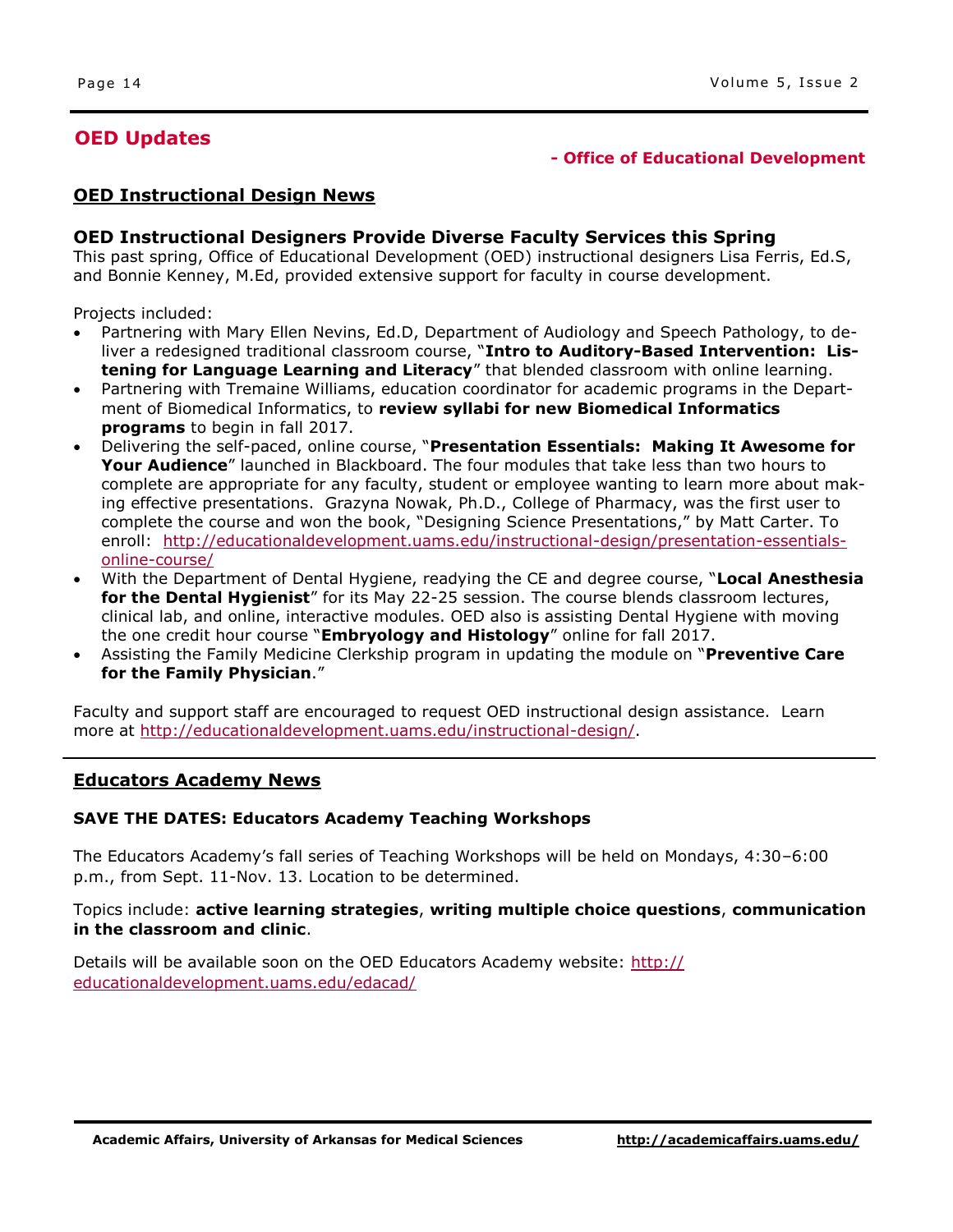# **Means Joins Student Services as Title IX/ADA Coordinator - Division of Student Services OED Updates**

#### **- Office of Educational Development**

#### **Educators Academy News Chancellor Presents Teaching Awards at Commencement**

Charles M. Quick, M.D., and Nicholas Long, Ph.D., were honored with Chancellor's Teaching Awards during UAMS commencement May 20. The Chancellor's Teaching Awards program is facilitated by the Educators Academy ([educationaldevelopment.uams.edu/edacad/chancellors](http://educationaldevelopment.uams.edu/edacad/chancellors-annual-teaching-awards-program/)[annual-teaching-awards-program\).](http://educationaldevelopment.uams.edu/edacad/chancellors-annual-teaching-awards-program/)

"I am delighted to present these awards to Dr. Quick and Dr. Long," said Chancellor Dan Rahn, M.D. "Both of these educators are dedicated to ensuring that their students leave here with the knowledge and commitment to be truly great health care professionals."

Quick, an associate professor in the UAMS College of Medicine's Department of Pathology who received the Award for Teaching Excellence, started at UAMS in 2011 as an assistant professor and was promoted to associate professor in 2016. He earned his medical degree and completed his residency at UAMS. He completed fellowships in surgical pathology and women's and perinatal pathology at UAMS and Harvard Medical School, respectively.

"I have witnessed his energy, enthusiasm, skill, expertise and inspiration as he has transformed medical education in pathology for our students and residents," said Jennifer Hunt, M.D., professor and chair of the Department of Pathology.

Nominees for the Teaching Excellence award must show excellence in the areas of direct teaching, mentoring or educational scholarship.

Long, a professor in the College of Medicine's Department of Pediatrics who received the award for Society and Health Education Excellence, joined UAMS in 1987 after earning his doctorate in clinical psychology at the University of Georgia. He serves as the director of Pediatric Psy-



*Chancellor Dan Rahn, M.D., (left) and Provost Stephanie Gardner, Pharm.D., Ed.D., (right) present the Chancellor's Teaching Awards to Charles Quick, M.D., (above) and Nicholas Long, Ph.D. (below).* 



chology in the Department of Pediatrics at UAMS and Arkansas Children's.

"Dr. Long is a remarkable educator who has made a highly significant and unique impact on addressing societal and health issues through interprofessional training," said Richard F. Jacobs, M.D., professor and chairman of the Department of Pediatrics, in a nominating letter.

The Society and Health Education Excellence award includes excellence in such areas as cultural awareness, health care economics, health equity, health literacy, health systems, patient- and family -centered care, and educational scholarship.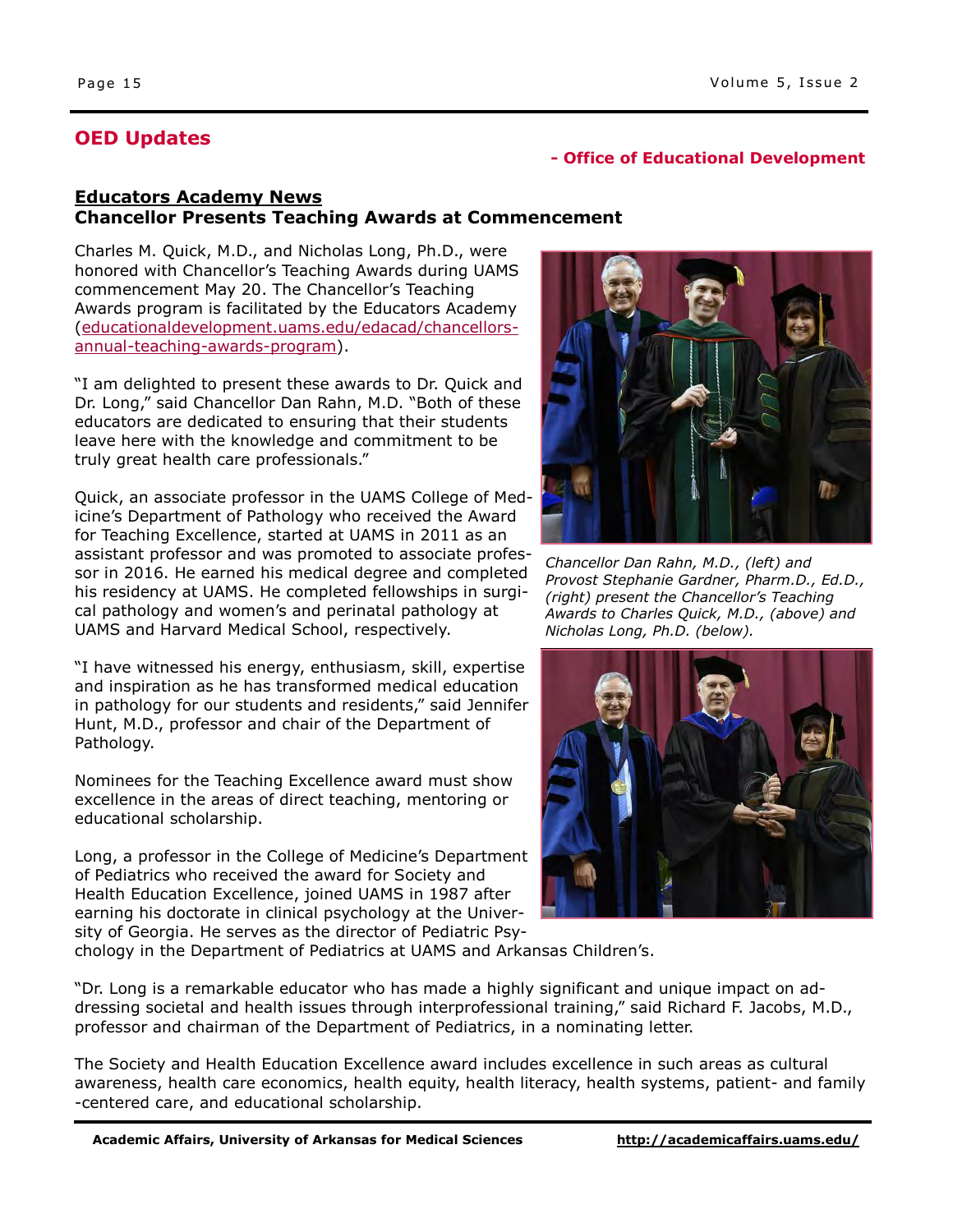# **ESAA Update**

#### **- Enrollment Services and Academic Administration**

#### **Higher Learning Commission Team Visits UAMS**

On April 17-18, a four-member team from the Higher Learning Commission (HLC) visited UAMS and held 17 meetings, including three open forums, a student-only forum, and a focus meeting where more than 450 faculty, staff and students participated. The visit was part of the reaccreditation process with HLC, the regional accrediting organization for higher education institutions. The forums focused on areas of UAMS' Assurance Statement, including mission, compliance and integrity, teaching and learning, and resources and institutional priorities. Other meetings focused on operations in areas such as Diversity, Assessment, Faculty and Staff Development, and Planning.

"The process looks at the totality of an institution's operations to identify areas where improvements can be made for the university," said Jeffrey DeSantis, Academic Administration & Accreditation program manager.

UAMS must have HLC accreditation to allow credits and degrees to be transferred from other accredited higher education institutions and to ensure professional licensure for UAMS graduates. Accreditation is also required before students can receive federal financial aid.

"We had an excellent visit with the Higher Learning Commission team," said Stephanie Gardner, Pharm.D., Ed.D., senior vice chancellor for Academic Affairs and provost. "Before the team left, they told us that they did not identify any major deficiencies that we needed to address. We expect to receive their full report in the coming weeks."

The final accreditation decision will be made by the HLC board at its next quarterly meeting.

#### **Newly Approved UAMS Programs**

Several new UAMS academic programs were recently approved by the University of Arkansas board of trustees and the Arkansas Department of Higher Education Educational coordinating board. The programs include new fields designed to better meet state and global health care needs.

The Graduate School will offer a graduate certificate, Master of Science and Doctor of Philosophy in Biomedical Informatics, which is set to help students develop computational tools to assess and manage medical and public health information. Bioinformatics is an interdisciplinary science that combines life sciences, computer/information sciences, statistics/mathematics and even some engineering in order to analyze and interpret biological data. Bioinformatics has many applications and the growth potential of the field is enormous.

The College of Public Health also will be offer three of new graduate certificate programs. The Graduate Certificate in Global Health will focus on global health teaching, research and practice that are central to the goals of understanding health equity by eliminating disparities and improving the health and vitality of communities.

"UAMS has an important role to play in training future health professionals who will work in both domestic and international settings," said Nickolas Zaller, Ph.D., director of the UAMS Office of Global Health. "Currently, there is no continuous, integrated curriculum to prepare individuals for careers where the principles and practice of global health play an increasingly vital role. This pro- *-- continued on page 20*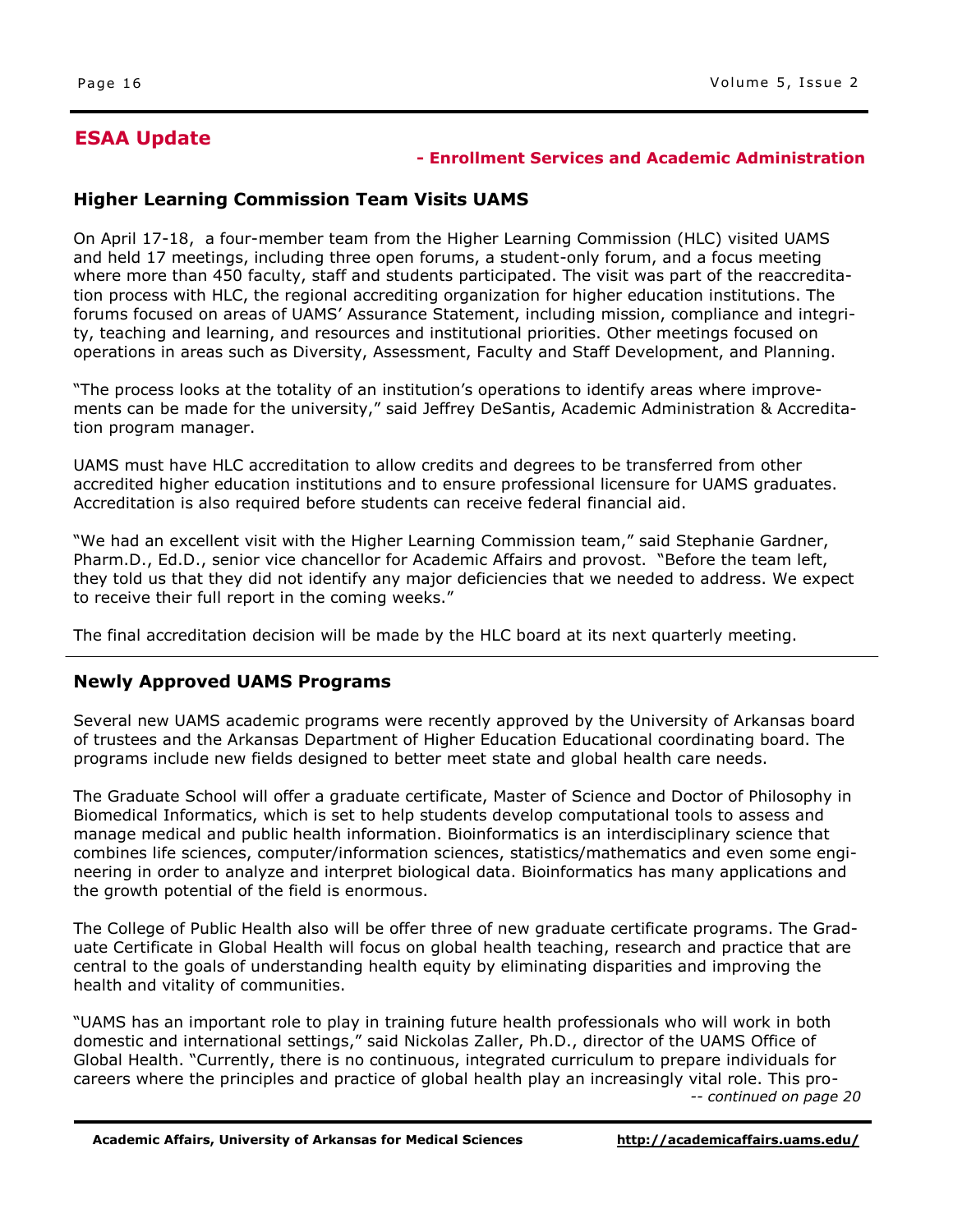# **Global Health Certificate Program Starts This Fall**

#### **- Office of Global Health**

#### **From Our Backyard to the World**

The online Graduate Certificate in Global Health will prepare students, professionals and clinicians to work in challenging and interprofessional environments.

As the job market becomes increasingly competitive, this certificate can serve as a valuable qualification and set you apart from other applicants. Students will be equipped to react competently to health challenges that go beyond geographic and cultural boundaries, as well as identify and analyze factors that impact health disparities. Awarded through the College of Public Health, the certificate is open to any student that holds a bachelor's degree, graduate and professional students, as well as UAMS faculty and staff.

The 15-hour certificate program will develop skills for careers in global health policy, practice and research. Students will learn the complex associations between globalization and health — including how social determinants of health (such as poverty, education, food insecurity, violence, access to quality health care) can affect individual and population health across diverse population groups and geographic locations. It will include service and experiential learning through global health practice opportunities in both international and domestic settings.

Courses begin Fall 2017. Email [globalhealth@uams.edu](mailto:globalhealth@uams.edu) for more information.

# **Teaching With Technology Symposium Set for July**

*Continued from page 1* 

in the development of research supporting "Make it Stick," a recent selection in the Provost's Book Club. She will attend the Thursday 4:30 p.m. reception and also the symposium on Friday.

Other speakers on Thursday are: Michael K. Moore, Ph.D., vice president of Academic Affairs for the UA System, presenting "New Models for



Supporting Students in a Rapidly Changing Higher Education Environment," and Jerad Gardner, M.D., assistant professor of pathology in the UAMS College of Medicine, who will present "Teaching Bigger, Better and Faster with Social Media."

Several workshops will be conducted by members of the Academic Affairs Division, including "Copyright, Fair Use, and Intellectual Property" (Windsor with Harold Evans and Joe Underwood), "Equality of Access" (Means), "Challenges of Academic Dishonesty" (Vuk, Carle, Gamalie), "Predatory Publishing" (Windsor), and "Tips to Help Your Students Learn" (Smith-Olinde.)

Contact Jan Hart for further information, 686-6751, [hartjanicek@uams.edu.](mailto:hartjanicek@uams.edu)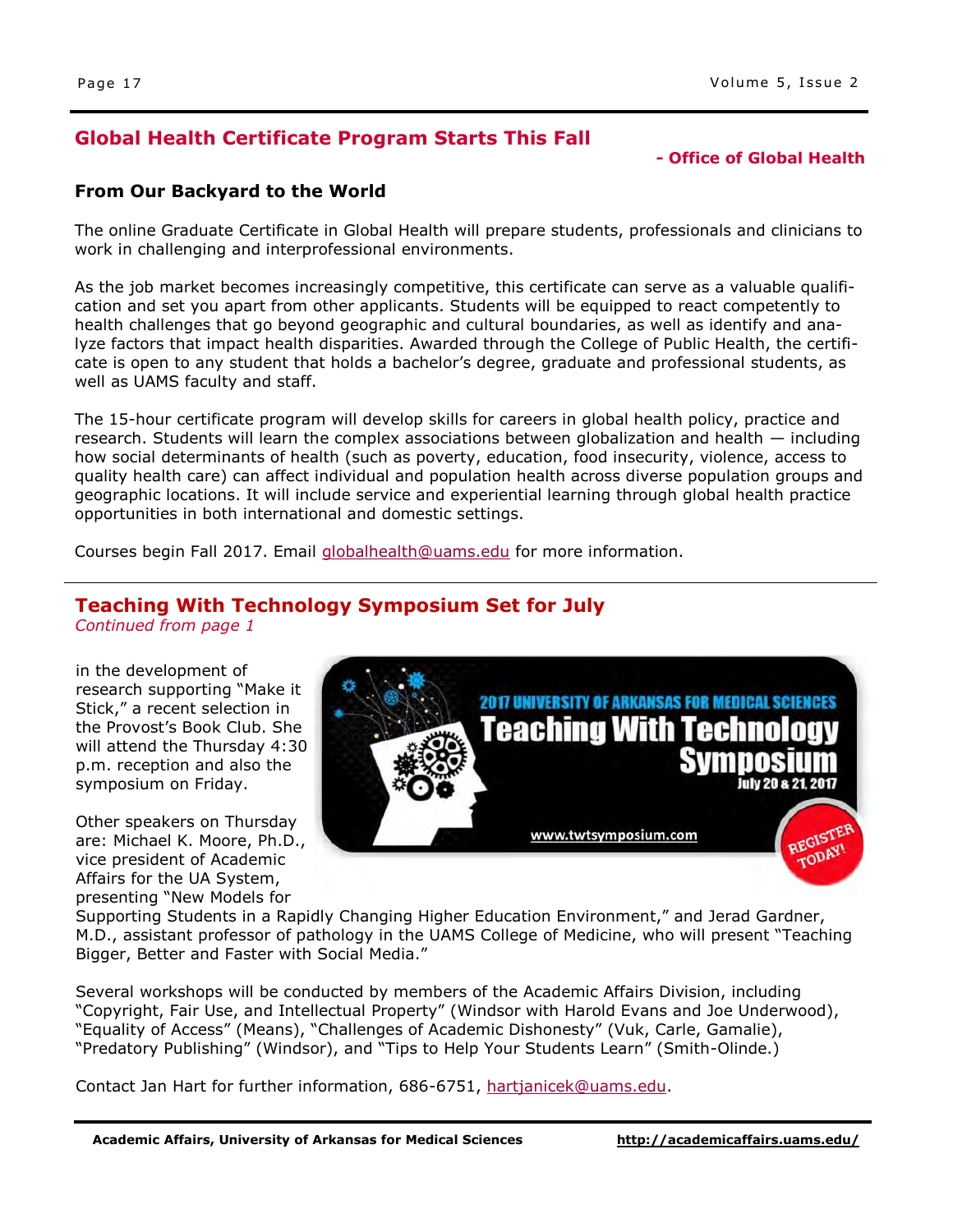#### **- Center for Health Literacy**

#### **Center for Health Literacy Celebrates Successes**

The last few months at Center for Health Literacy (CHL) have been full of accomplishments for our staff and center. A staff member was honored as a UAMS Phenomenal Woman, and two staff members completed their doctorates. The center was awarded funding for multiple projects and acknowledged for our expertise in rural health literacy. Also, one of our patient tools received a prestigious national plain language award (See the article on Page 1).

We were pleased that others also recognized the phenomenal qualities of our director of operations, Andrea Roy, and selected her as one of 22 UAMS Phenomenal Woman for 2017, as part of the institution's celebration of Women's History Month in March. With more than 30 years of experience at UAMS, Andrea is a vital resource to our department.

We also are proud of Latrina Prince and Tina Moore for completing their doctoral studies. Prince's dissertation assessed organizational health literacy practices at an academic health center using criteria found in the "Ten Attributes of a Health Literate Healthcare Organization." Moore's dissertation focused on health numeracy and communicating risk to patients and examined risk literacy of firstyear medical students. She included her findings in her presentation "Risky Business: Health Numeracy Best Practices" at the Institute for Healthcare Advancement Annual Health Literacy Conference in Irvine, California.

CHL was awarded a Cardinal Health Foundation grant to implement our How to Talk to Your Doctor (HTTTYD) program and improve existing patient education materials at the  $12<sup>th</sup>$  Street Health and Wellness Center. This will allow us to train health profession students and faculty to utilize HTTTYD materials, ensure training sessions are provided for patients, assess and edit materials for plain language, and translate them into Spanish.

We also were awarded a donation from BHP Billiton to implement the HTTTYD program and develop, test, and implement a companion program for parents—How to Talk to Your Child's Doctor. The proposed activities will impact BHP Billiton's counties of interest—Cleburne, Conway, Faulkner, White, and Van Buren—allowing targeted dissemination of the HTTTYD resource to areas not reached by previous efforts.

The Rural Health Information (RHI) Hub published a two-part series on rural health literacy as a result of an interview with Kristie Hadden, Ph.D., CHL executive director, which can be found online at [https://www.ruralhealthinfo.org/rural-monitor.](https://www.ruralhealthinfo.org/rural-monitor/) The series covers strategies to improve health literacy and deliver health information in the rural setting. RHI Hub hosted a Twitter chat promoting the articles. Hadden co-hosted the chat along with William Elwood, Ph.D., from the National Institutes of Health and R.V. Rikard, Ph.D., from Michigan State University. Hadden also received a 2017 TRI pilot award to research methods to administer a health literacy screening question in Spanish.

*News and Reflections from Academic Affairs* is published quarterly by the Office of the Provost to inform students, faculty and staff about programs and support provided by the Division of Academic Affairs and to highlight UAMS initiatives beneficial to students and faculty. **Questions? Comments?** 

Contact the Newsletter Editor, Jon Parham ([jcparham@uams.edu\)](mailto:jdelavan@uams.edu)

**Academic Affairs, University of Arkansas for Medical Sciences <http://academicaffairs.uams.edu/>**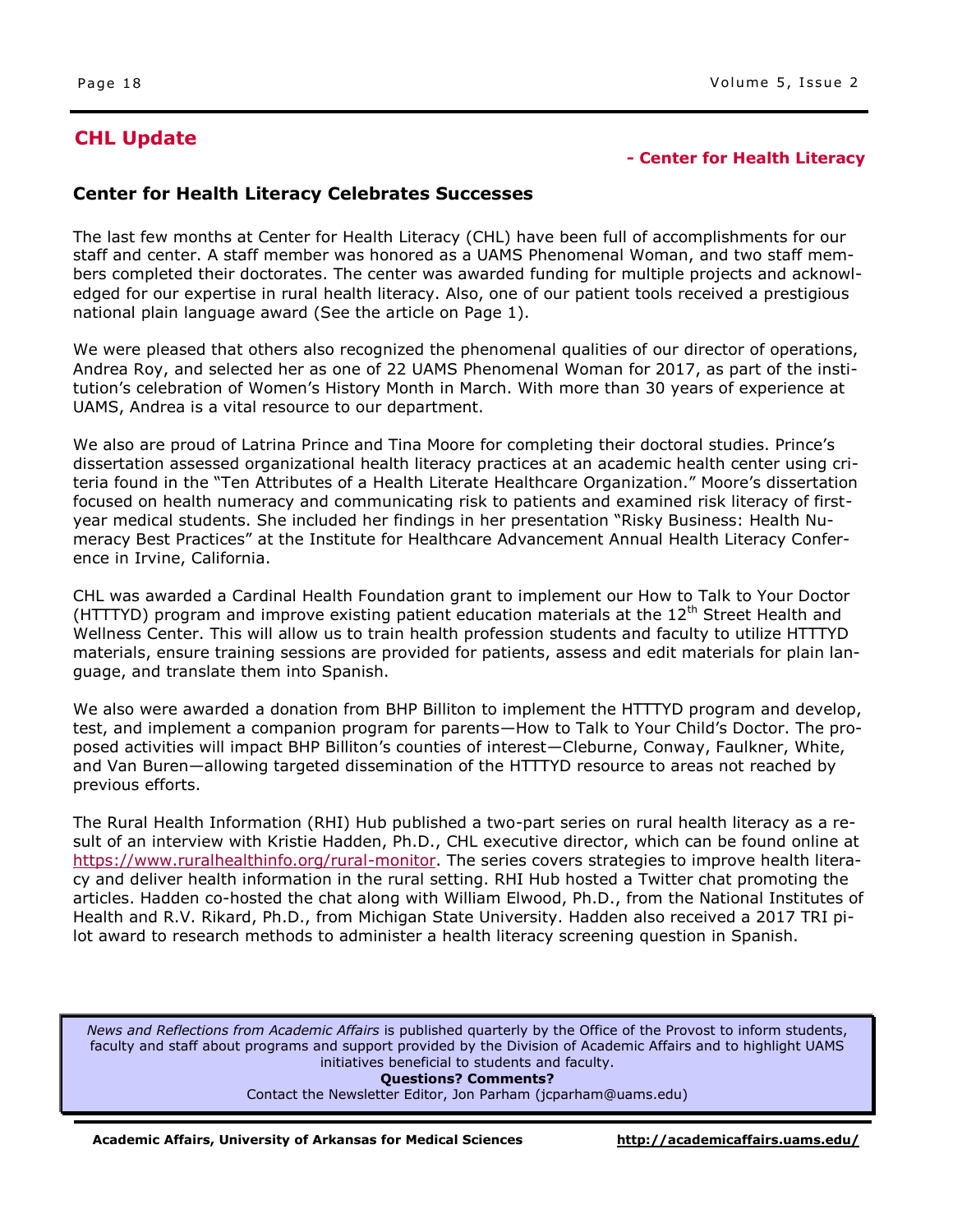#### **Center for Health Literacy Wins National Award for Handbook**  *Continued from page 1*

American companies, governments and organizations. The award ceremony is an annual meeting of the minds for some of North America's biggest plain-language champions.

"Improving patient-provider communication and increasing patient engagement are very important for health care outcomes, quality of care and appropriate use of health care resources," the ClearMark judges wrote in their feedback. "This tool represents a great step forward in teaching patients in an easy-to-understand piece how to communicate better with their providers."

[Kristie Hadden,](http://healthliteracy.uams.edu/about-us/our-staff/) Ph.D., executive director of the Center for Health Literacy, said the award was the result of great teamwork.

"Every member of the health literacy team contributed, and our partnership with UAMS ANGELS interpreters made it come to life," she said. "Our team set a goal for this year to develop an awardwinning patient tool, and we are all proud of this achievement."

The Center for Health Literacy's mission is to improve society and population health by making health information easy to understand and use. This includes training health care providers to communicate with patients in plain language and improving patients' understanding of health care topics.

"Cómo Hablar con su Doctor" does both. It was designed to help Spanish-speaking patients prepare to visit their health care provider. The manual uses the patient's hand as a reminder of five things to keep in mind for each visit – one per finger. The goal was to overcome known communication barriers related to health



*'Cómo Hablar con su Doctor/How to Talk to Your Doctor' won the top award in the Spanish-language category at the ClearMark Awards Ceremony.* 

literacy for Spanish-speaking patients and to give clinics a tool for helping facilitate communication.

"Better communication and more engagement can lead to more informed patients, better health outcomes and higher satisfaction for the patient," Hadden said.

Lee Kitchen, program manager and Spanish interpreter with the Center for Distance Health, said the collaborative project aligned perfectly with the center's core belief that all people have the right to clearly understand their health condition and health care plan.

"This project required a lot of outside-the-box thinking," Kitchen said. "There are phrases, mnemonic devices and other cultural nuances that don't translate from American culture to Latin American culture. Our team worked hard to not only translate words, but also transfer creativity. We are honored to have that work recognized."

The [Center for Health Literacy staff](http://healthliteracy.uams.edu/about-us/our-staff/) who worked on the project were: Hadden, Tina Moore, Alison Caballero, Katie Leath, Nancy Dockter, Latrina Prince and Andrea Roy. The collaborating Center for Distance Health ANGELS staff were: David Fletcher, Lee Kitchen, Veronica Hernandez, Diana Johnson and Elizabeth Sweat.